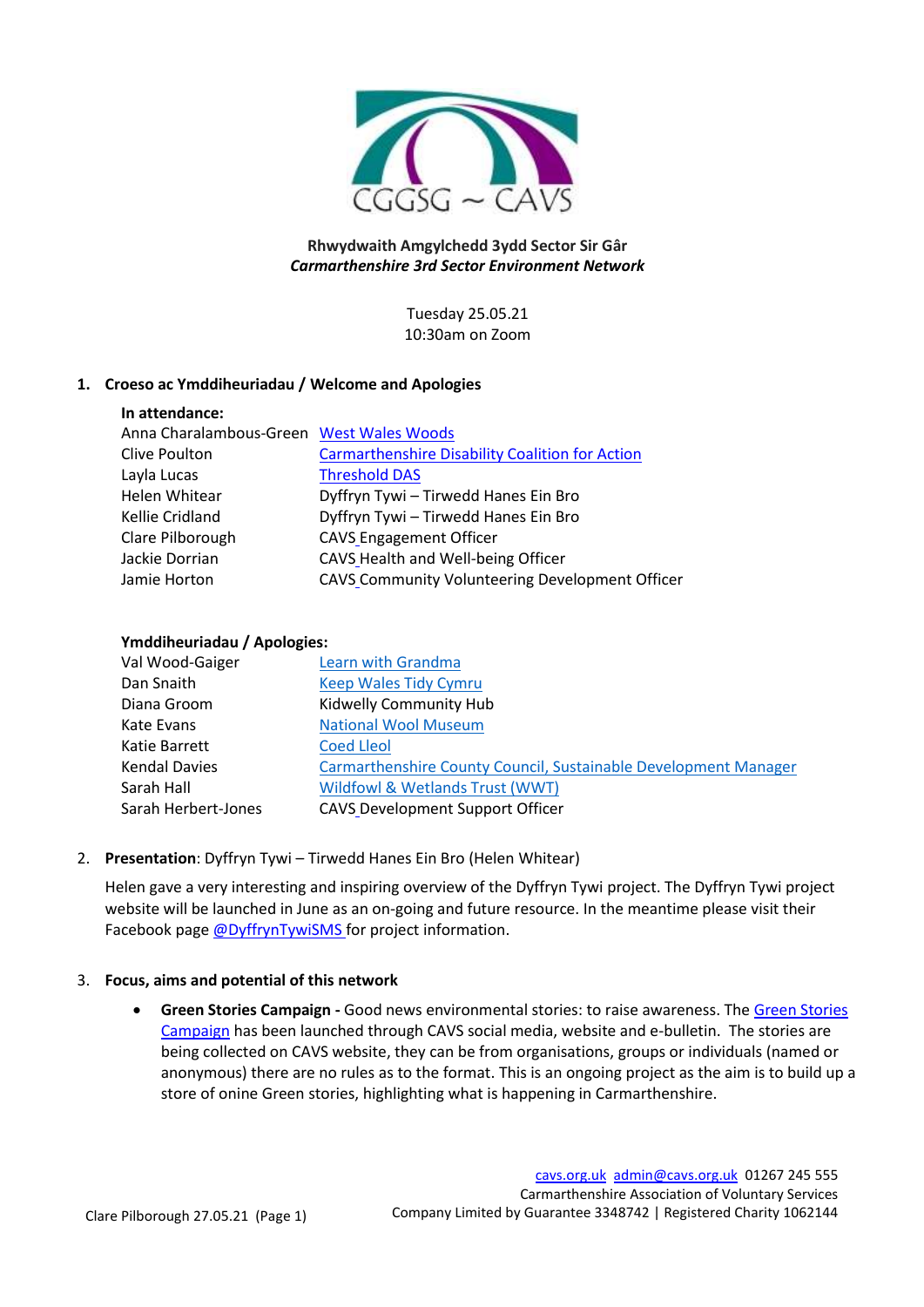- **Other ideas for raising awareness** of projects/organisations/groups. Clare suggested CAVS hold an online Environmental Conference/Fair to share what you are doing and perhaps also an opportunity to promote to Green volunteers. The idea is for groups to present their work/stories in short timetabled slots. This could be, for example, a staggered event of shorter lunchtime/afternoon/evening sessions throughout a week in September.
- Please contact Clare with feedback on this or any other suggestions and if there is anything that you would like to see o[n the Environment Network section](https://cavs.org.uk/engagement/environment-network/) of CAVS website.

## **4. The PSB Healthy Environment Delivery Group**

Some points to share from the Healthy Environment delivery group's current work:

- The Newcastle Emlyn Climate Resilience Plan and the Final Report on the Climate resilience pilot research project is being considered by the group to decide the best way to take forward its recommendations.
- The group have been asked to consider what can be done to assist in reducing phosphate levels.
- Hywel Dda University Health Board explained their decarbonisation plan: HDUHB have made a commitment to reduce their carbon footprint and contribute towards the Welsh NHS aspirational target to be 'net zero' for carbon emissions by 2030 . [NHS Wales decarbonisation strategic delivery](https://gov.wales/nhs-wales-decarbonisation-strategic-delivery-plan)  [plan](https://gov.wales/nhs-wales-decarbonisation-strategic-delivery-plan)
- The NRW funded Tree Planting project mentioned at previous meetings has been completed through the work of Town and Community Councils - Llannon, Llanedi, Pembrey and Burry Port, Llanelli and Llanelly Rural Community Council.

#### **5. Information exchange**

#### **Clare Pilborough**

- Carmarthenshire Spring Clean Cymru : Friday, 28 May, 2021 [Monday, 14 June, 2021](https://tocyn.cymru/en/register_tickets/0c1eace9-ac57-4e36-a701-014c502fe131)
	- $\circ$  Tuesday, 8<sup>th</sup> June Tumble. Meet outside the family centre, off Heol y Neuadd 10am-12pm
	- $\circ$  Wednesday 9<sup>th</sup> June Llwynhendy. Meet next to the MUGA on Heol Gwili 10am-12pm
	- $\circ$  Thursday 10<sup>th</sup> June St Clears. Meet at the rear of the main car park 10am-12pm
	- $\circ$  Friday 11<sup>th</sup> June Llandovery. Meet next to the castle in the car park 10am-12pm
- Green Alliance 'Racism in the Environment Sector' [webinar](https://us02web.zoom.us/webinar/register/WN_0nU5FK0oSP-16zBdDJ0f0Q) June 16<sup>th</sup> 10am
- NRW: [Wales environmental information portal](https://naturalresources.wales/evidence-and-data/accessing-our-data/beta-environmental-data?lang=en) may be of interest.

#### **Anna Charalambous-Green** West Wales Woods

- Circular Ecomomy: West Wales Woods have joined the Circular Ecomomy for Carmarthenshire initiative. They produce biochar in the woods and home grown, sustainably sourced, vegetablebased body products and now have a business advisor helping them with these evironmental products which they are hoping to sell locally. This would make a great Green Story to raise awareness of the Circular Economy concept. (For information on Circular Economy for Carmarthenshir[e please see the webinar slides](https://cavs.org.uk/wp-content/uploads/2021/05/Carmarthenshire-Circular-Economy-Webinar-Slides-10.03.21.pdf) from March this year. )
- West Wales Woods are working with Llais y Goedwig and Coed Lleol to raise awareness and lobby the government:
	- o They are calling for Social Forestry to be recognised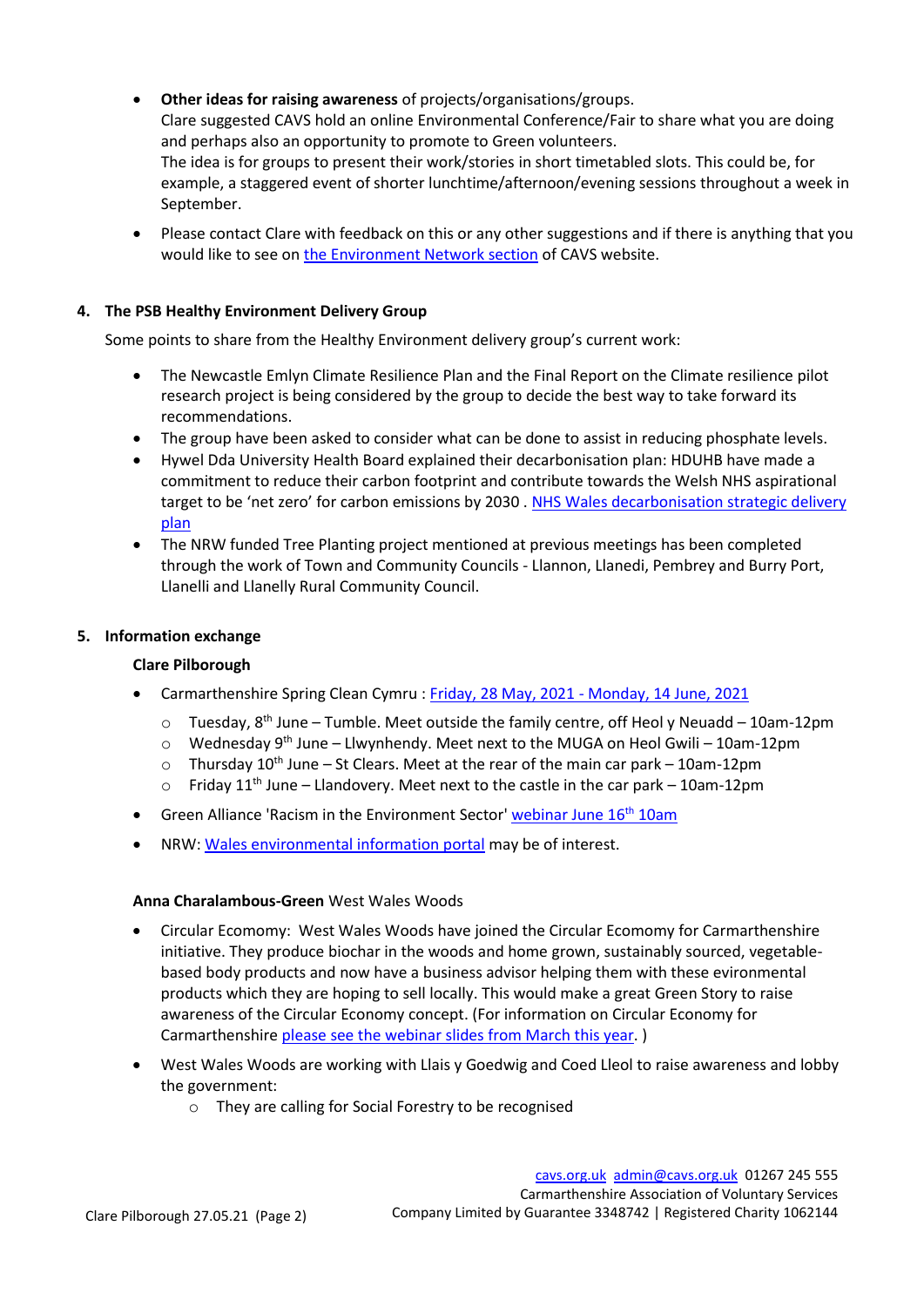o They want further amendments to the Town and Country Planning (General Permitted Development Order) Act 2995 as the size restrictions for community sheds in community growing areas etc are too small. They are asking Community Growers if the size allowed for sheds and polytunnels is adequate for their communities. For more information see <https://www.facebook.com/groups/224874001178723/permalink/1419064705092974/>

## **Layla Lucas** Threshold DAS

- Threshold's education branch offers a free accredited Evironmental Awareness course Level 2
	- o this is currently available as part of the LIMITLESS project (for working women in Carmarthenshire)
	- o next month it will be available also as part of an Active inclusion project for men and women over 25 who are unemployed or economically inactive.
- Threshold are opening a Repair café in Llanelli in August.

## **Jamie Horton** CAVS Community Volunteering Development Officer

- [Carmarthenshire Food Network](https://cavs.org.uk/engagement/carmarthenshire-food-network/) is for anyone within the county who is supporting to feed its residents. The next meeting is this Thursday at 6:30pm- [register here.](https://www.eventbrite.co.uk/e/154466354023) The key principals of the network are to connect with like minded individuals to alleviate food poverty across the county; Share resources, skills, experience, knowledge and volunteers, and support one another to support our citizens.
- [Volunteers Week](https://cavs.org.uk/volunteering/celebrating-volunteering/volunteers-week/) is next week:  $1<sup>st</sup> 7<sup>th</sup>$  June :
	- o On Saturday June 5th World Environment Day the focus is on **Environment and conservation volunteering**
	- o [Carmarthenshire Acknowledges Volunteering Stars](https://cavs.org.uk/2021/04/carmarthenshire-acknowledges-volunteering-stars/) Please send Jamie information about your volunteers (asap) to nominate them for recognition during Volunteers week.

#### **Jackie Dorrian** CAVS Health and Well-being Officer

- **Funding:** National Lottery Heritage Fund: Book a [1 to 1 session](https://cavs.org.uk/wp-content/uploads/2021/05/flyer-sesiynau-cyngor-ariannu-1-to-1.pdf) [People and Places National Lottery Community Fund](https://www.tnlcommunityfund.org.uk/funding/programmes?min=10000&location=wales) Lloyds Bank [Foundation](https://www.lloydsbankfoundation.org.uk/we-fund) - We have a Meet the funder session 6th July 10.30 am [register here](https://www.eventbrite.co.uk/e/cwrdd-ar-cyllidwr-meet-the-funder-lloyds-bank-foundation-west-wales-tickets-156755922183)
- **Health and Well-being** The next Health and Well-being network meeting is 10th June 2021. [register here](https://www.eventbrite.co.uk/e/carms-health-well-being-network-rhwydwaith-iechyd-a-lles-sir-gar-tickets-146795191369)
- **Infoengine**: [Infoengine](https://en.infoengine.cymru/) is the directory of third sector services in Wales. If your group is not on Infoengine already it is worth registering so that people can find or be signposted to your services.

#### **Information shared from non-attendees:**

#### **Val Wood-gaiger** Learn with Grandma

Val has sent her apologies – she was unable to attend the meeting due to connection problems. [Please](https://cavs.org.uk/wp-content/uploads/2021/05/Learn-with-Grandma-Update-25.05.21.pdf)  see the information here with which Val [would like to share.](https://cavs.org.uk/wp-content/uploads/2021/05/Learn-with-Grandma-Update-25.05.21.pdf)